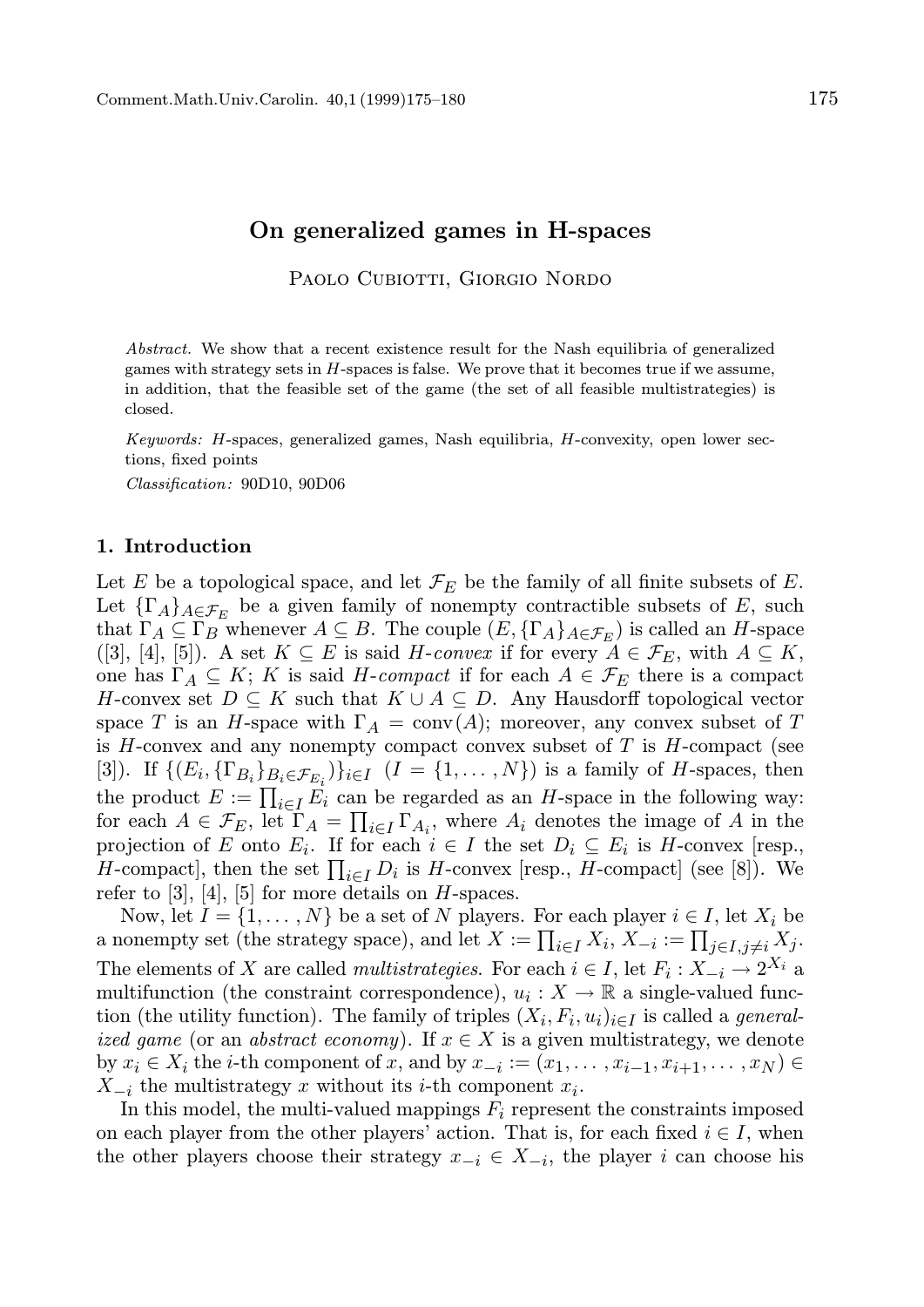strategy only in the set  $F_i(x_{-i})$ , and not in the whole set  $X_i$ . A multistrategy  $x \in X$  is said to be *feasible* if  $x_{-i} \in F_i(x_{-i})$  for each  $i \in I$ . A multistrategy  $\hat{x} = (\hat{x}_1, \dots, \hat{x}_N) \in X$  is called a *Nash equilibrium* for the generalized game  $(X_i, F_i, u_i)_{i \in I}$  if for each  $i \in I$  one has

$$
\hat{x}_i \in F_i(\hat{x}_{-i}) \quad \text{and} \quad u_i(\hat{x}) \ge u_i(\hat{x}_{-i}, v_i) \quad \text{for all} \quad v_i \in F_i(\hat{x}_{-i}),
$$

where  $(\hat{x}_{-i}, v_i)$  denotes the multistrategy obtained from  $\hat{x}$  by replacing the *i*-th component  $\hat{x}_i$  by  $v_i$ . Therefore, the multistrategy  $\hat{x}$  is a Nash equilibrium for the game if it is feasible and for each  $i \in I$  the strategy  $\hat{x}_i$  maximizes the function  $u_i(\hat{x}_{-i}, \cdot)$  over the set  $F_i(\hat{x}_{-i})$ . In the sequel, we shall denote by  $\Sigma$  the set of all feasible multistrategies (the feasible set). That is, we put

$$
(1) \qquad \qquad \Sigma = \{x \in X : x_i \in F_i(x_{-i}) \text{ for all } i \in I\}.
$$

The reader is referred, for instance, to [1], [7], [10] and to the references therein for more details on generalized games. We also refer to [2], [9] for the basic facts about multifunctions.

Recently, in [8], the following fixed point theorem for multi-valued mappings in H-spaces has been established.

**Theorem 1.1** ([8, Corollary 1]). Let  $(E, {\{\Gamma_A\}}_{A \in \mathcal{F}_E})$  be an H-space,  $X \subseteq E$ a nonempty closed H-convex set,  $S: X \to 2^X$  a multifunction,  $D \subseteq X$  an Hcompact set. Assume that:

- (i) S has open lower sections; that is, for each  $y \in X$  the set  $S^-(y) = \{x \in X\}$  $X: y \in S(x)$  is open in the relative topology of X;
- (ii) for each  $x \in X$ ,  $S(x)$  is a nonempty H-convex set;
- (iii)  $S(x) \cap D \neq \emptyset$  for each  $x \in X \setminus D$ .

Then there exists  $x^* \in X$  such that  $x^* \in S(x^*)$ .

As an application of Theorem 1.1, an existence result for the Nash equilibria of generalized games in  $H$ -spaces has been derived in [8, Theorem 3]. In that result, a special concavity condition on the utilities  $u_i$  was assumed ([8, Definition 3]), which is stronger than other  $H$ -concavity conditions used in the theory of  $H$ spaces (see Definition 1 and Proposition 2 of  $[4]$ ). As a matter of fact, in the proof of Theorem 3 of [8] such condition was used only to ensure that for each  $x \in X$  the level set

(2) 
$$
\left\{y = (y_1, \dots, y_N) \in \prod_{i \in I} F_i(x_{-i}) : \sum_{i \in I} (u_i(x) - u_i(x_{-i}, y_i)) < 0\right\}
$$

is H-convex. Therefore, we can paraphrase that result as follows.

**Assertion 1.2** ([8, Theorem 3]). Let  $(X_i, F_i, u_i)$  be a generalized game. For each  $i \in I$ , assume that:

- (i)  $X_i$  is a closed H-convex subset of the H-space  $(E_i, {\{\Gamma_{B_i}\}}_{B_i \in {\mathcal{F}_{E_i}}})$ ;
- (ii)  $F_i$  has open lower sections and nonempty H-convex values;
- (iii)  $u_i$  is continuous on X.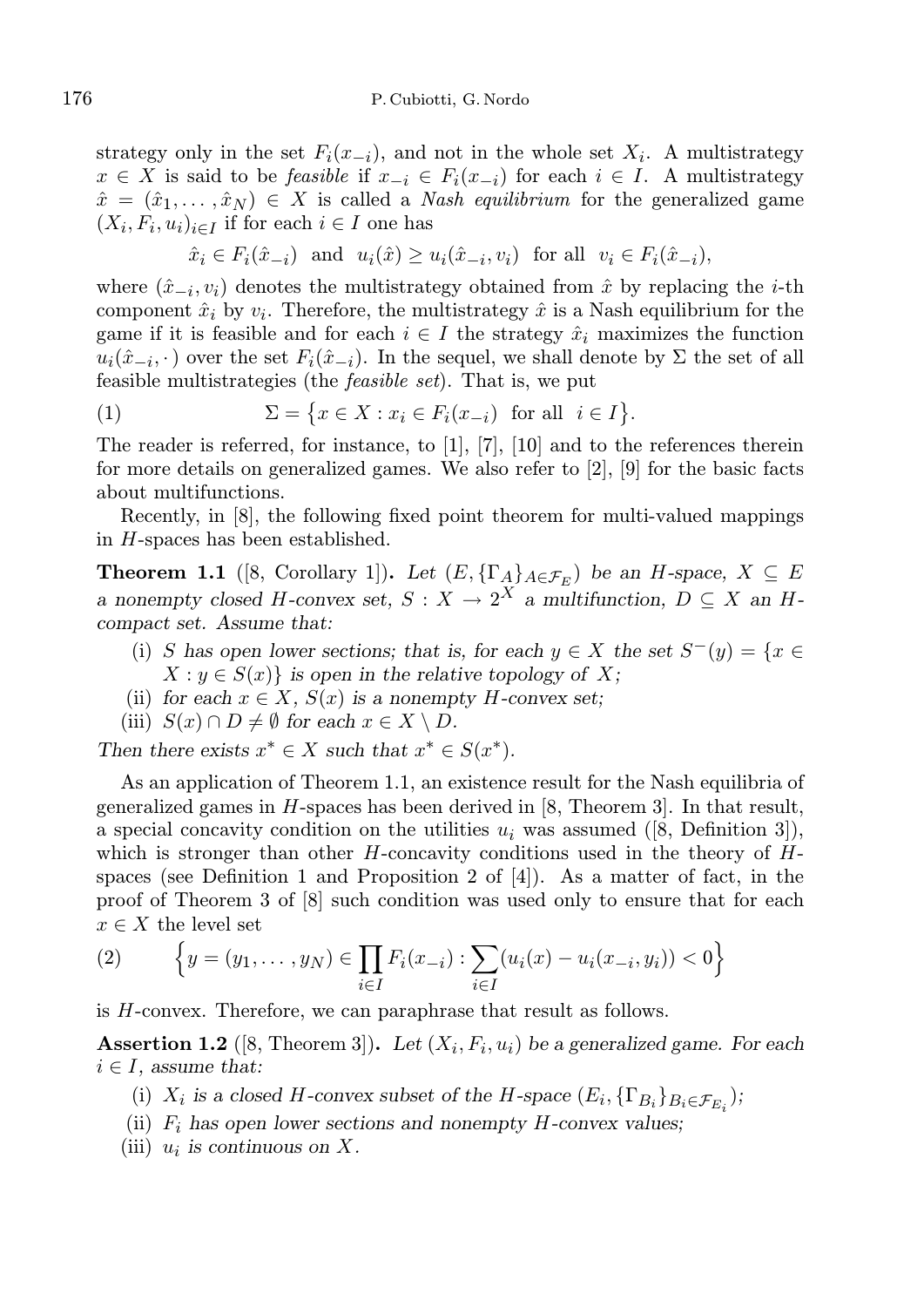Moreover, assume that:

- (iv) for each  $x \in X$  the level set (2) is H-convex;
- (v) there exist H-compact sets  $D_i \subseteq X_i$  such that: for each  $x = (x_1, \ldots, x_N)$  $\{ \in X \setminus D \ (D := \prod_{i \in I} D_i), \text{ there exists } y = (y_1, \dots, y_N) \in D \text{ such that for } \}$ each  $i \in I$  one has

$$
y_i \in F_i(x_{-i}) \quad \text{and} \quad u_i(x) < u_i(x_{-i}, y_i).
$$

Then there exists a Nash equilibrium for the generalized game.

Unfortunately, the proof of the latter result given in [8] is not correct. In this note we first show, by means of a simple counter-example, that Assertion 1.2 is not true in general. Then we show that it becomes true if we assume, in addition, that the feasible set  $\Sigma$  is closed. We also discuss in detail the mistake in the original proof of Assertion 1.2.

## 2. The counter-example and the result

The following counter-example shows that Theorem 1.2 above is false.

**Example 2.1.** Let  $N = 2$ ,  $X_1 = X_2 = [0, 1], u_1(x_1, x_2) = u_2(x_1, x_2) = x_1 + x_2$ , and let

$$
F_1(x_2) = |0,1|,
$$
  $F_2(x_1) = |0,1[$  for all  $(x_1, x_2) \in [0,1] \times [0,1].$ 

It is immediate to check that all the assumptions of Assertion 1.2 are satisfied (in particular, one can take  $D_1 = D_2 = [0, 1]$ ). However, the conclusion of Assertion 1.2 does not hold. In fact, choose any  $x = (x_1, x_2) \in \Sigma = ]0, 1[\times]0, 1[$ . If we pick any  $v_1 \in [x_1, 1] \subseteq F_1(x_2)$  we get  $u_1(v_1, x_2) > u_1(x_1, x_2)$ . Therefore, the point  $(x_1, x_2)$  is not an equilibrium.

Consequently, Assertion 1.2 is not correct. Before analyzing the mistake in the original proof of Assertion 1.2, let us observe the following fact. First, define a multifunction  $F: X \to 2^X$  by putting

(3) 
$$
F(x) := \prod_{i \in I} F_i(x_{-i}).
$$

It is immediate to observe that a multistrategy  $x \in X$  is feasible if and only if x is a fixed point for F. That is,  $x \in \Sigma$  if and only if one has  $x \in F(x)$ . It is a well-known fact in game theory that a multistrategy  $x \in X$  is a Nash equilibrium for the generalized game  $(X_i, F_i, u_i)_{i \in I}$  if and only if one has

$$
x \in F(x)
$$
 and  $\sum_{i \in I} u_i(x) \ge \sum_{i \in I} u_i(x_{-i}, y_i)$  for all  $y \in F(x)$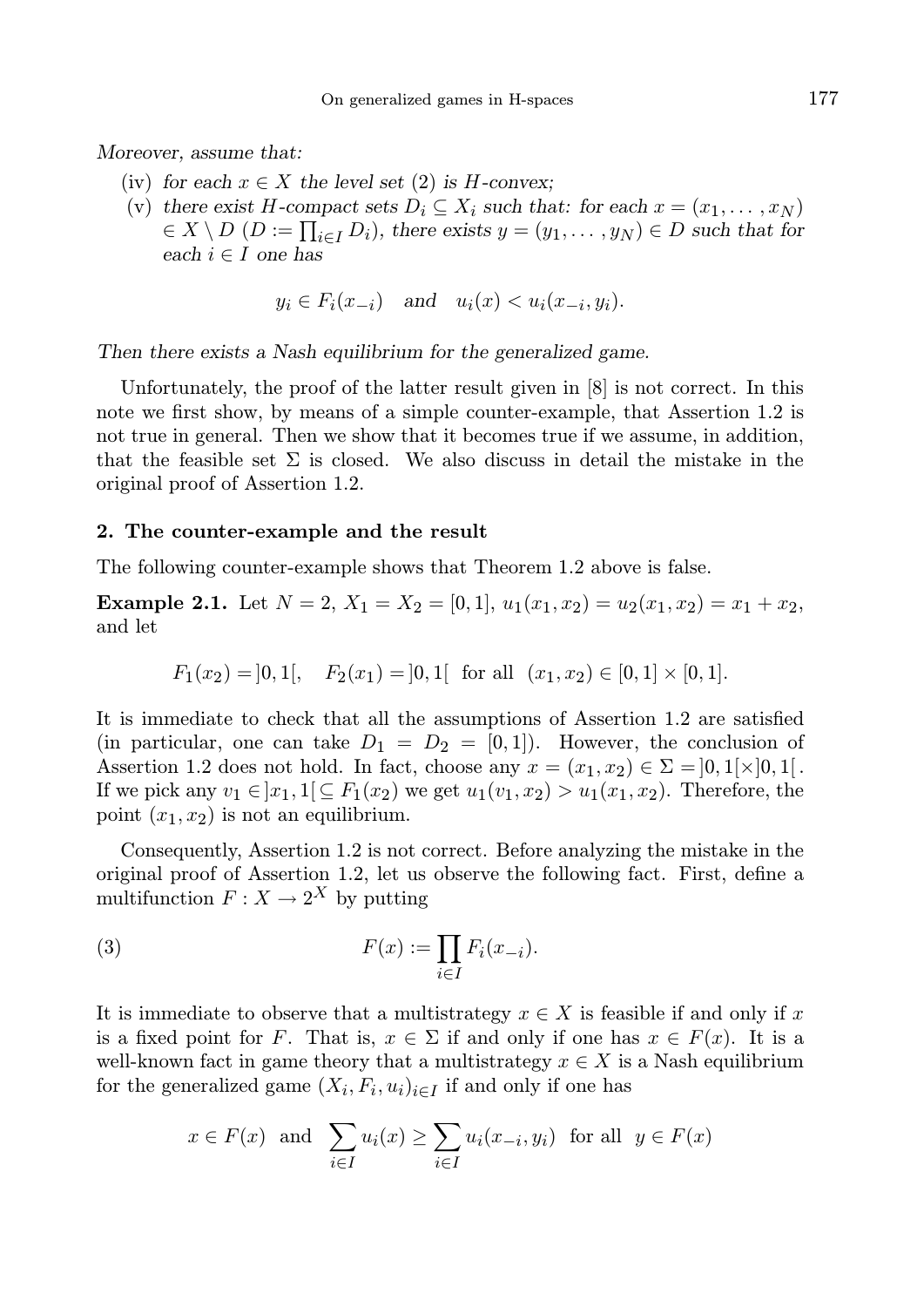(a direct proof of this fact is also easy). Now we come to Assertion 1.2. The gap in the original proof (see [8, proof of Theorem 3]) resides in the fact that the technique used is not sufficient, in general, to ensure the existence of an equilibrium. In fact, the original proof of Theorem 1.2 consists of the two following steps.

*First step.* It is shown that F has a fixed point  $x_0 \in F(x_0)$ .

Second step. The conclusion is proved by assuming that for each  $x \in X$  the set  $h(x) = \{y \in F(x) : \sum_{i \in I} u_i(x) < \sum_{i \in I} u_i(x_{-i}, y_i)\}\$ is nonempty and getting a contradiction. But the gap is exactly here, since the fact  $h(x) = \emptyset$  does not imply, in general, that  $x$  is an equilibrium. In fact, we do not necessarily have  $x \in F(x)$ . In Example 2.1, for instance, we have  $h((1,1)) = \emptyset$ , but  $(1,1)$  is not an equilibrium since  $(1, 1) \notin \Sigma$ .

We point out that in Example 2.1 the feasible set  $\Sigma$  was not closed. As announced in the Introduction, we now prove that Assertion 1.2 becomes true if we assume, in addition, that the feasible set  $\Sigma$  is closed. The following is our result.

**Theorem 2.2.** Let  $(X_i, F_i, u_i)$  be a generalized game. For each  $i \in I$ , assume that:

- (i)  $X_i$  is a closed H-convex subset of the H-space  $(E_i, \{\Gamma_{B_i}\})$ ;
- (ii)  $F_i$  has open lower sections and nonempty H-convex values;
- (iii)  $u_i$  is continuous on X.

Moreover, assume that:

- (iv) for each  $x \in X$  the level set (2) is H-convex;
- (v) the feasible set  $\Sigma$  is closed;
- (vi) there exists a nonempty H-compact set  $D \subseteq X$  such that:
	- (a) for each  $x \in X \setminus (D \cup \Sigma)$  one has  $F(x) \cap D \neq \emptyset$ ;
	- (b) for each  $x \in (X \setminus D) \cap \Sigma$ , there exists  $y \in F(x) \cap D$  such that

$$
\sum_{i \in I} (u_i(x) - u_i(x_{-i}, y_i)) < 0.
$$

Then there exists a Nash equilibrium for the game.

Remark. It is easy to check that assumption (vi) of Theorem 2.2 is more general than the corresponding assumption  $(v)$  of Assertion 1.2. We point out that it is automatically satisfied if each set  $X_i$  is H-compact, by taking  $D = X$ .

PROOF OF THEOREM 2.2: First, we observe that the multifunction  $F: X \to 2^X$ , defined as in (3), has open lower sections. To see this, let  $y \in X$  be fixed, and let us show that the set  $F^-(y) = \{x \in X : y \in F(x)\}$  is open in the relative topology of X. By assumption (ii), for each  $i \in I$  the set  $F_i^-(y_i) = \{x_{-i} \in X_{-i} : y_i \in$  $F_i(x_i)$  is open in the relative topology of  $X_{-i}$ . For each  $i \in I$ , let  $h_i: X \to X_{-i}$ be defined by  $h_i(x) = x_{-i}$ . Therefore, we have

$$
F^{-}(y) = \bigcap_{i \in I} h_i^{-1}(F_i^{-}(y_i)).
$$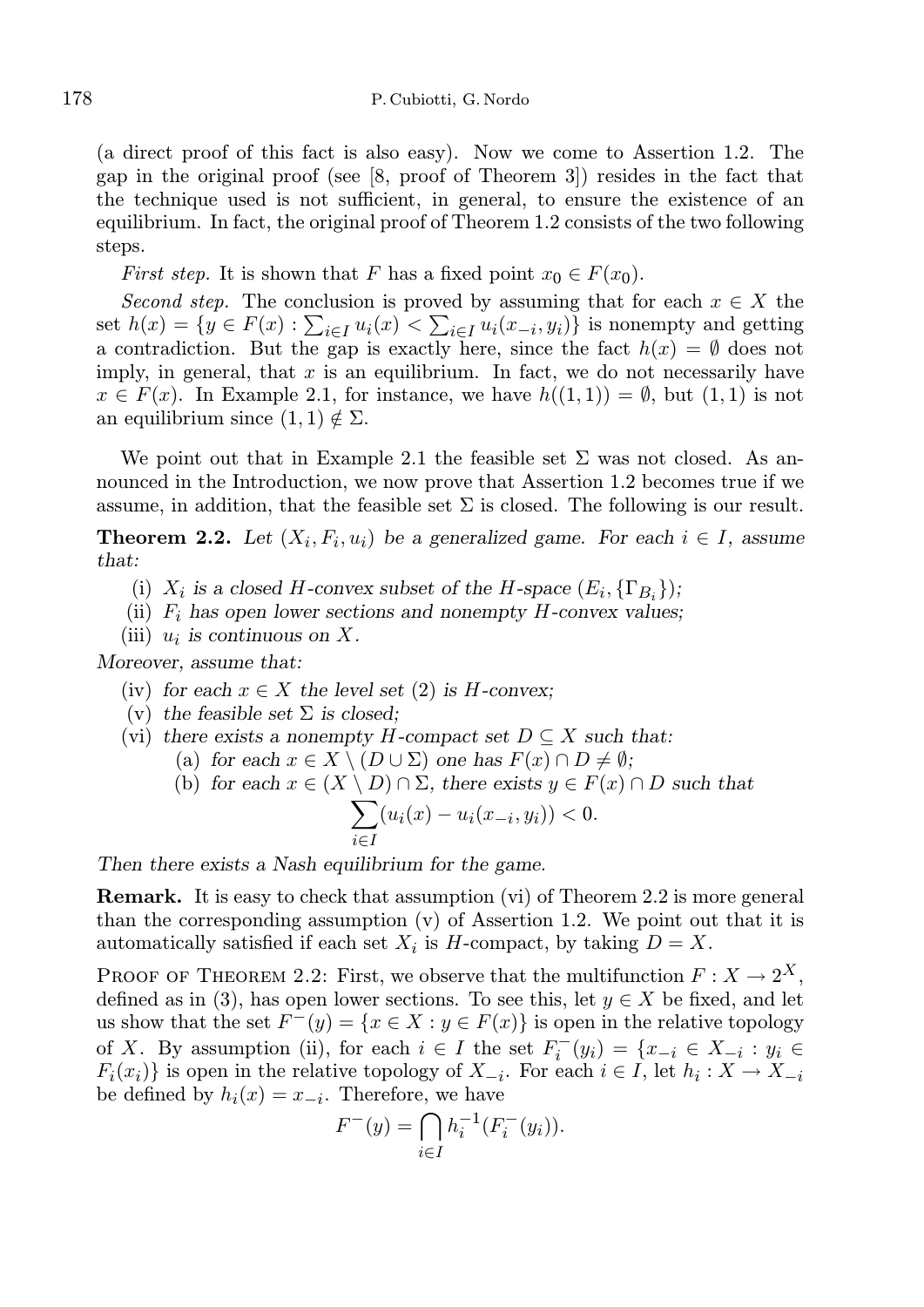Since each  $h_i$  is continuous, the set  $F^-(y)$  is open in X, as claimed. Therefore, F has open lower sections. Moreover, by (ii), each set  $F(x)$  is nonempty and Hconvex. Now, consider the multifunctions  $S: X \to 2^X$  and  $\Psi: X \to 2^X$  defined by putting, for each  $x \in X$ ,

$$
S(x) = \{ y \in X : \sum_{i \in I} (u_i(x) - u_i(x_{-i}, y_i)) < 0 \},
$$
\n
$$
\Psi(x) = S(x) \cap F(x).
$$

By assumption (iv), each set  $S(x)$  is H-convex, hence each set  $\Psi(x)$  is H-convex. Moreover we claim that  $\Psi$  has open lower sections. To see this, let  $z \in X$  be fixed. Since by (iii) the function

$$
g_z: x \in X \to \sum_{i \in I} (u_i(x) - u_i(x_{-i}, z_i)) \in \mathbb{R}
$$

is continuous, the set  $S^{-}(z) = g_z^{-1}(z) - \infty, 0$  is open in the relative topology of X. Since F has open lower sections (hence  $F^-(z)$  is open in X) and  $\Psi^-(z)$  =  $S^{-}(z) \cap F^{-}(z)$ , we have that  $\Psi^{-}(z)$  is open in X. Consequently,  $\Psi$  has open lower sections, as claimed. Now, let  $\Phi: X \to 2^X$  be the multifunction defined by

$$
\Phi(x) = \begin{cases} F(x) & \text{if } x \in X \setminus \Sigma \\ \Psi(x) & \text{if } x \in \Sigma. \end{cases}
$$

Since F and  $\Psi$  have open lower sections, by assumption (v) and Proposition 4.1 of  $[6]$  it follows that  $\Phi$  has open lower sections (a direct proof of this fact is not difficult). We claim that there exists  $\hat{x} \in X$  such that  $\Phi(\hat{x}) = \emptyset$ . On the contrary, assume that  $\Phi(x) \neq \emptyset$  for all  $x \in X$ . Therefore,  $\Phi$  has nonempty H-convex values. Moreover, by assumption (vi), it is not difficult to check that one has  $\Phi(x) \cap D \neq \emptyset$ for all  $x \in X \setminus D$ . Consequently, by Theorem 1.1, there exists  $x^* \in X$  such that  $x^* \in \Phi(x^*)$ . Since  $\Phi(x^*) \subseteq F(x^*)$ , we get  $x^* \in \Sigma$ , hence  $x^* \in \Psi(x^*)$ , which is a contradiction by the definition of  $\Psi$ . Such an absurd implies that there exists  $\hat{x} \in X$  such that  $\Phi(\hat{x}) = \emptyset$ . Since  $F(x) \neq \emptyset$  for all  $x \in X$ , we get  $\hat{x} \in \Sigma$  and  $\Psi(\hat{x}) = \emptyset$ , hence we have

$$
\hat{x} \in F(\hat{x})
$$
 and  $\sum_{i \in I} u_i(\hat{x}) \ge \sum_{i \in I} u_i(\hat{x}_{-i}, y_i)$  for all  $y \in F(x)$ .

Consequently,  $\hat{x}$  is a generalized Nash equilibrium for the game. The proof is complete. □

## **REFERENCES**

- [1] Aubin J.P., Optima and Equilibria, Springer-Verlag, Berlin, 1993.
- [2] Aubin J.P., Frankowska H., Set-Valued Analysis, Birkhäuser, Boston, 1990.